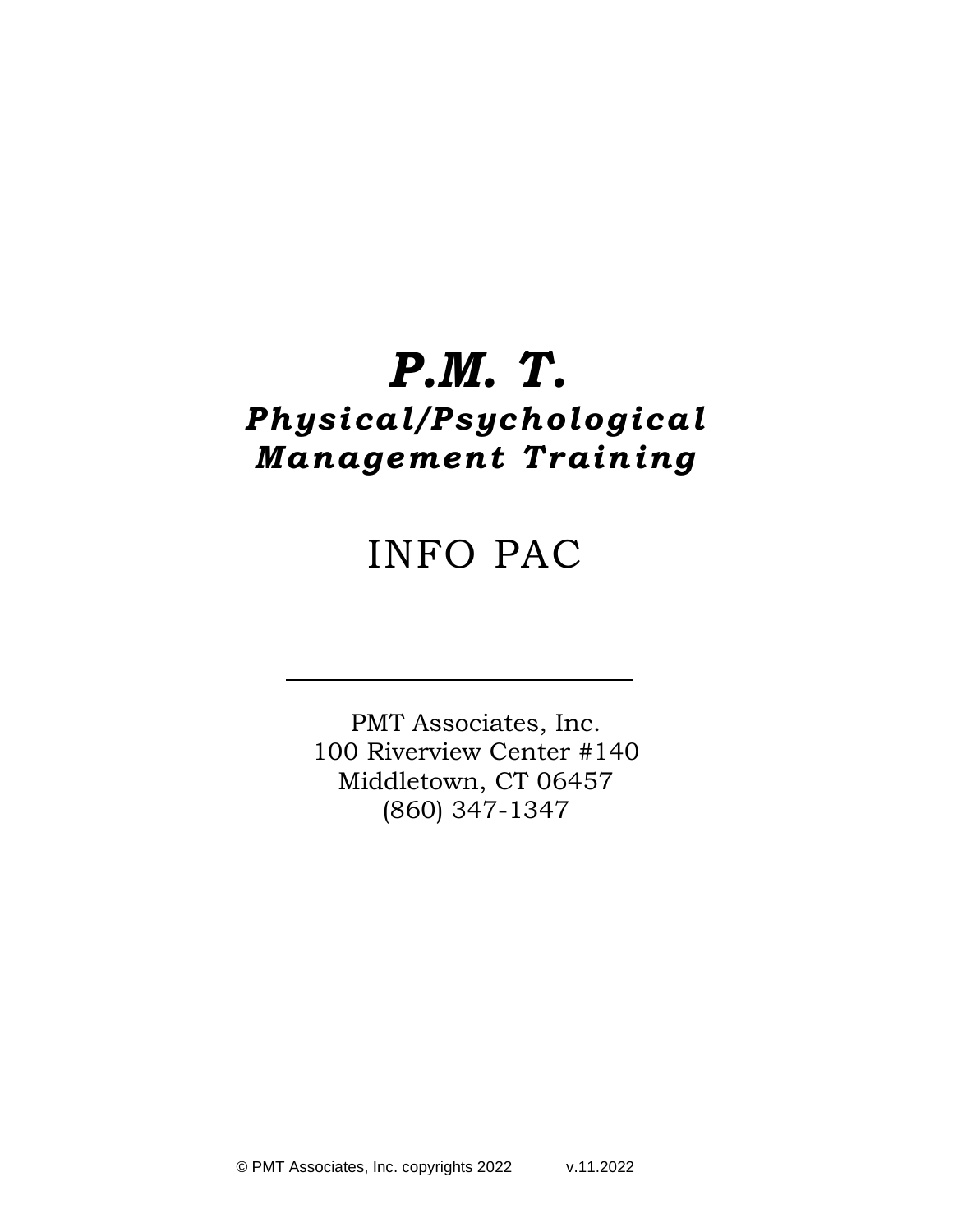### **PMT Program Over-view**

#### *Physical/Psychological Management Training*

The PMT program helps staff recognize that the basic need for security will determine how they function under stress. When there is only a minimal or no protocol for managing the agitated person, staff 's concerns with performing adequately will automatically interfere with their functioning.

In short, without clear personal and administrative guidelines as to how to function during a crisis, staff will often resort to a natural defensive posture: fight or flight. This defensive reflex will augment both staff 's fears and the other's fears and will frequently lead to more aggression and increased danger to all involved.

The PMT program covers a wide range of interventions, all of which fall into one of the four stages of managing aggressive:

- 1. *Prevention* (planning, networking, training, etc.)
- 2. *Pre-violence* (re-direction, environmental issues, verbal techs, escorts, etc)
- 3. *Violence* (quick action, teamwork, communication, safety, critiquing, protective holds, etc.)
- 4. *Post violence* (documentation, learning, planning, education, etc.)

Our basic program is designed to give participants "hands-on" and practical experience in handling a variety of crisis episodes. The core of the PMT training program involves learning through a variety of experiences, such as simulation and role-play exercises, with the help of practical theoretical concepts.

#### **The goals of the PMT program are:**

- (1) To increase understanding about those aspects of the crisis intervention process of most importance to the various disciplines attending the workshop.
- (2) To develop a skill for analyzing one's own style of managing conflict.
- (3) To increase the range of response options available to individual staff and teams.
- (4) To help staff manage their fear response in a crisis.

#### **The objectives of the PMT program are:**

- (1) To assist staff in preventing injury to consumers, him/herself or a third party, while managing the physically aggressive person.
- (2) To increase staff self-confidence when facing the angry/violent individual.
- (3) To increase consumer confidence and security in staff member's ability to manage crisis situations.
- (4) To increase staff awareness and knowledge of psychological factors during crisis and to develop strategies for identifying and preventing violent outbreaks.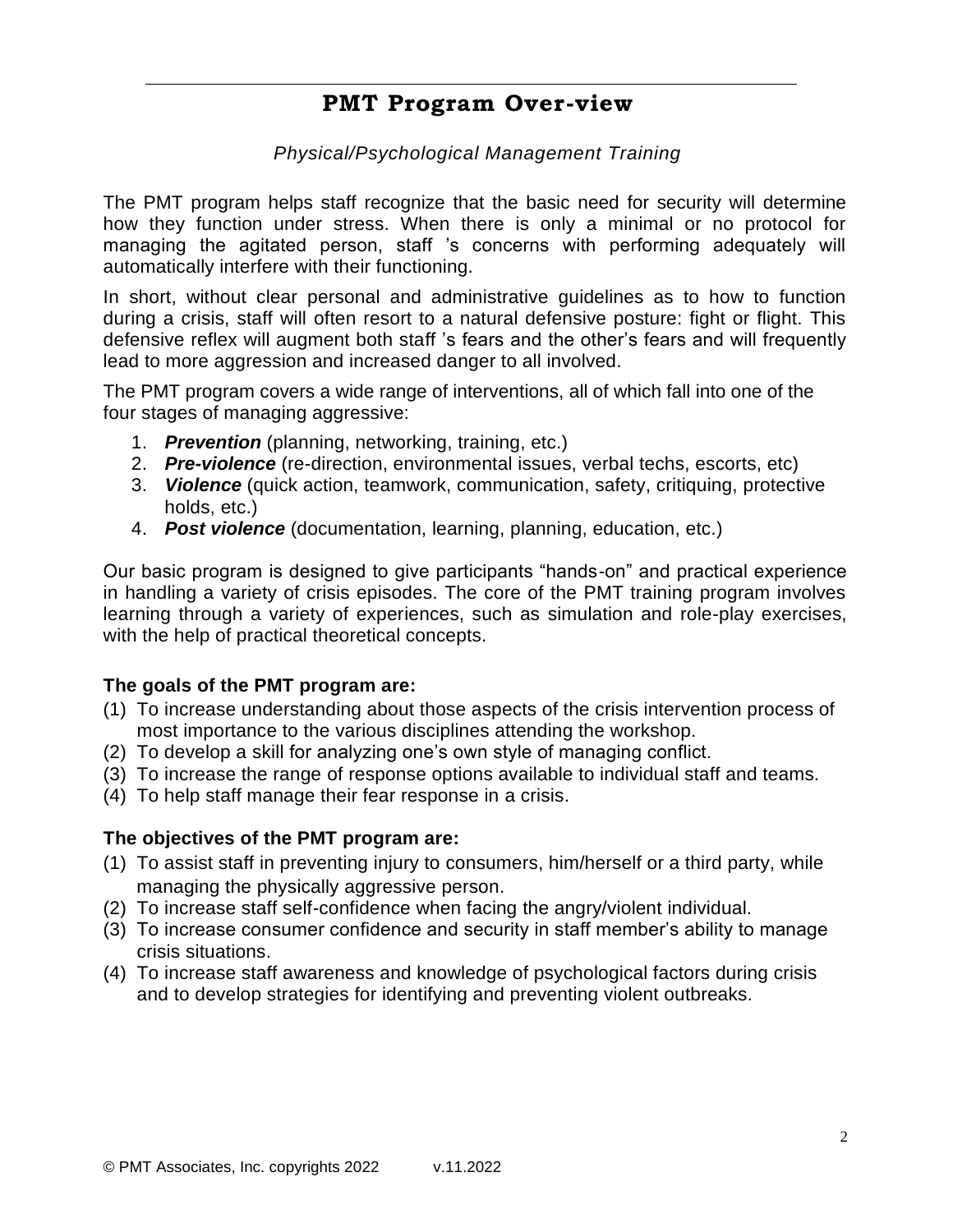## **Physical & Psychological Management Training (PMT)**

*Comments from Program Participants*

#### **What are the strengths of this program?**

- Instructor's presentation was superb.
- Ability to keep my attention.
- Useful examples given, demonstration of techniques.
- The strategies were useful and Practical.
- Presenter made it extremely interesting.
- Humor and "non-pompousness" of presenter made this an easy presentation to participate in.
- The teaching of physical management skills and personal safety. Presenter's style and pace.
- Clear presentation lots of opportunity to practice
- Very clear presentation, hands on.
- Presenter was very knowledgeable and entertaining. Seemed to cover the basics (most important information) without being overwhelming. x Hands on practice
- Great info and specific holds.
- Practice of techniques. Humor and clearness of presenter.
- The presenter, materials
- Very informative!!!
- The presenter's knowledge and communication skills.
- The presenter's ability to get the major points across (visual and auditory cues).
- People had the chance to practice what was discussed.
- Physical techniques.
- Hands on. Instructor is extremely knowledgeable.
- Very informative. Presenter made it enjoyable.
- It is hands on and interesting.
- Practicality, excellent presenter.
- Clear, easy to understand.
- Printed material. Personality of presenter (not a super topic but he made it fairly enjoyable).
- Clarity of presentation.
- Excellent speaker!!!
- Hands on techniques.
- Visual demonstration.
- All aspects were clear and concise.
- Visual demonstrations.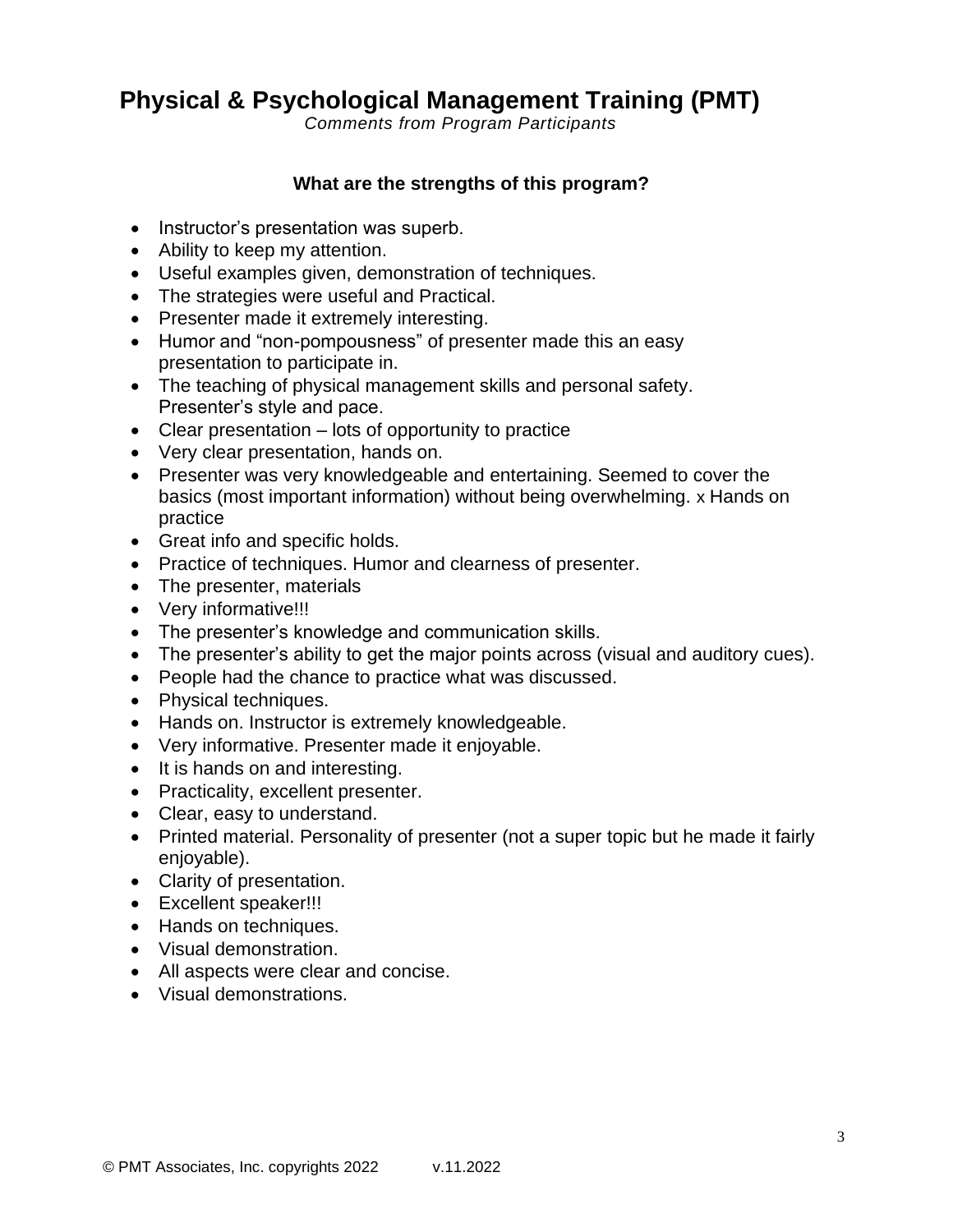## **TRAINING OPTIONS**

#### **Option (A) PMT ASSOCIATES INITIAL TRAINING:**

- **•** PMT Associates offers one day and two-day initial program: We also offer annual refresher classes. Participants receive:
	- Participant handouts.
	- Certificates of completion

#### **Option (B) PMT IN-HOUSE COACHES:**

**•** PMT Associates co-selects qualified staff from your agency to function as In-house Coaches. Prerequisite: Coaches must be selected from employees who have attended a PMT Initial program **(Option A)**

Coaches can provide your staff with quarterly refreshers and on-site consultation in the area of physical crisis intervention. Coaches are not certified to train new employees. Coaches must attend a two **(2)** day certification course at PMT headquarters and be re-certified annually.

#### **Option (C) PMT IN-HOUSE INSTRUCTOR:**

- **•** This option provides your agency with PMT In-house trainers. These trainers can do all your training in the area of Physical Crisis Management. The following is the trainer selection and certification process:
	- 1. Each trainer must be co-selected by the agency and PMT Associates.
	- 2. Candidates will attend a 5-day in-service at PMT headquarters or other mutually agreed upon location
	- 3. Each candidate is required to present at two training occasions (full day Initial PMT Trainings) while supervised by PMT Associate's Master or Senior Instructors.
	- 4. Upon successful completion of both practicum's, trainers will be required to train a minimum number of programs during the first year. Each trainer must be re-certified annually.

*Please call or write for more details about our prices and program availability*

## *PMT ASSOCIATES, INC.*

100 Riverview Center Suite 140 Middletown, CT. 06457 *Phone (860) 347-1347 Fax (860) 344-1540*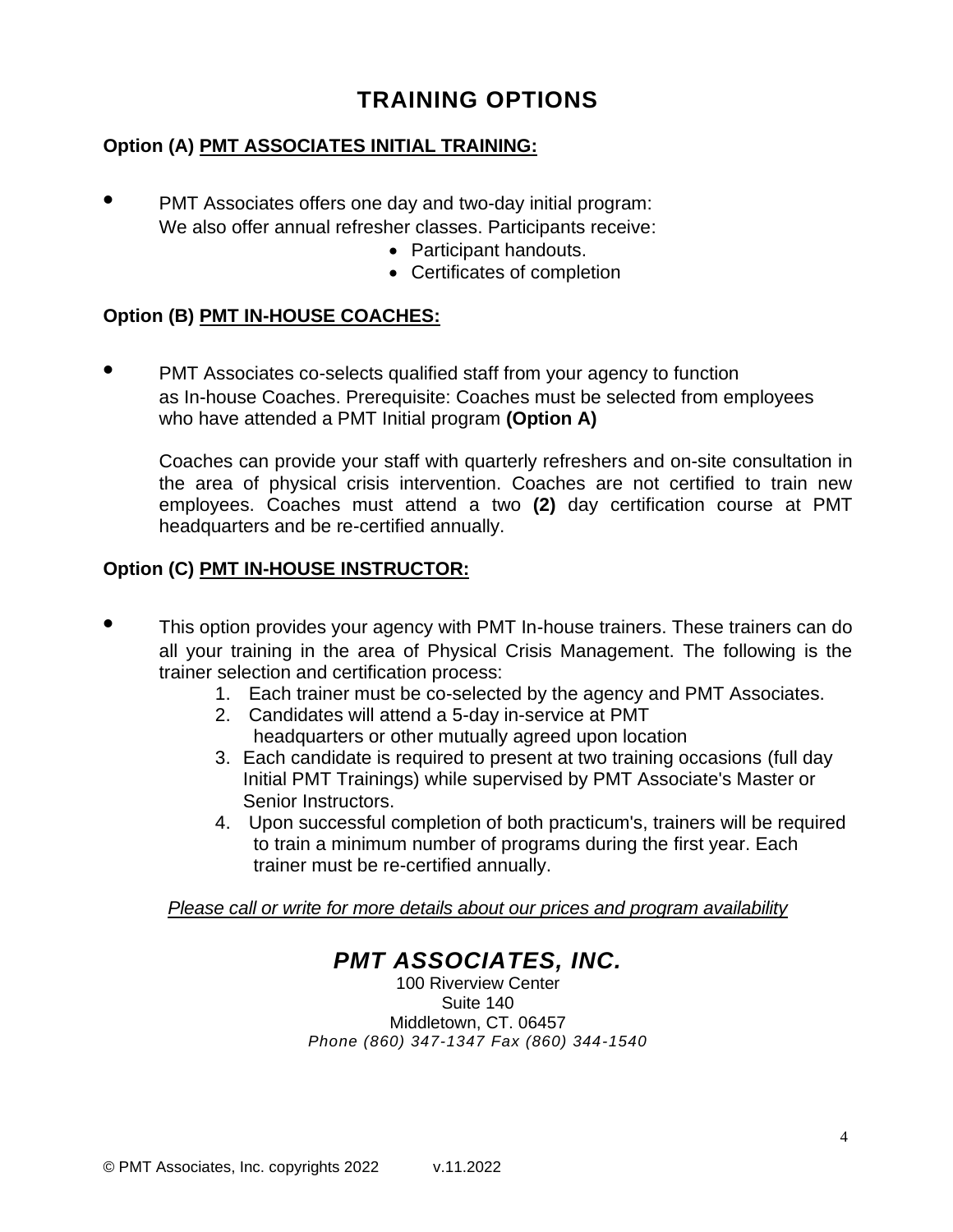#### **FOUNDERS**

**GINGER E. BLUME, Ph.D.:** As PMT's **PROGRAM DIRECTOR,** Dr. Blume brings an in depth understanding to the field of physical management. Her experience as a psychologist is uniquely wedded with her expertise in personal safety. She developed a psychological model for determining how to safely approach the violent/aggressive person and how to reduce the fear of both staff and the upset person in the process.

She received her Ph.D. from the University of Florida and was affiliated with Yale University throughout her doctoral internship at the Veteran's Administration Hospital in West Have, CT. She had previously trained for three years in the Veteran's system in Florida and had consulted for several years to Florida's Dept. of Mental Retardation, as well as to private schools for learning disabled children.

Dr. Blume is an adjunct member of the graduate faculty of Antioch College and an affiliate of the New England Type Institute. She is the principal of G. Blume Associates, an organizational consulting firm and is a nationally recognized training consultant in the topics of conflict management, negotiation, job burnout, stress management, and communication effectiveness. An active member of the American Psychological Association, Dr. Blume was appointed to a national task force on marketing psychological services. Dr. Blume has been featured for many years in Who's Who of American Women for outstanding contributions in her field. She has the unusual distinction of having been the world's youngest female multi-engine pilot.

**E. LEE LOWERY:** As **PMT's Training Director,** Mr. Lowery has over twenty-five years of experience as a teacher and training consultant. He has trained personnel in a multitude of settings, including forensic mental health agencies, psychiatric hospitals, police agencies, emergency medical centers, public and private schools, group homes, community mental health centers, to name a few. In 1994 he was a featured speaker at the American Hospital Association's Annual Convention in Tennessee. In 1996, Mr. Lowery was commissioned to develop and train over 500 employees and managers in a program entitled, "Managing Differences with Respect." He is also a featured speaker at the State of Connecticut's Legislative Management employee in-services. He has performed contract training for Price Water House Coopers, Downey Associates, Citigroup and AMTRACK.

From 1987 to present, under his direction, PMT Associates, Inc., has administered the largest educational project in the history of Connecticut's Department of Mental Retardation and Mental Health. He has trained staff from other agencies to implement his programs in-house.

Mr. Lowery attended Springfield College School of Human Services where he majored in business administration and human services. He has served as a board member for many nonprofit community organizations: United Way, Character Counts, and United Cerebral Palsy. He also serves as a member on the Board of Cooperators at Middlesex Community College.